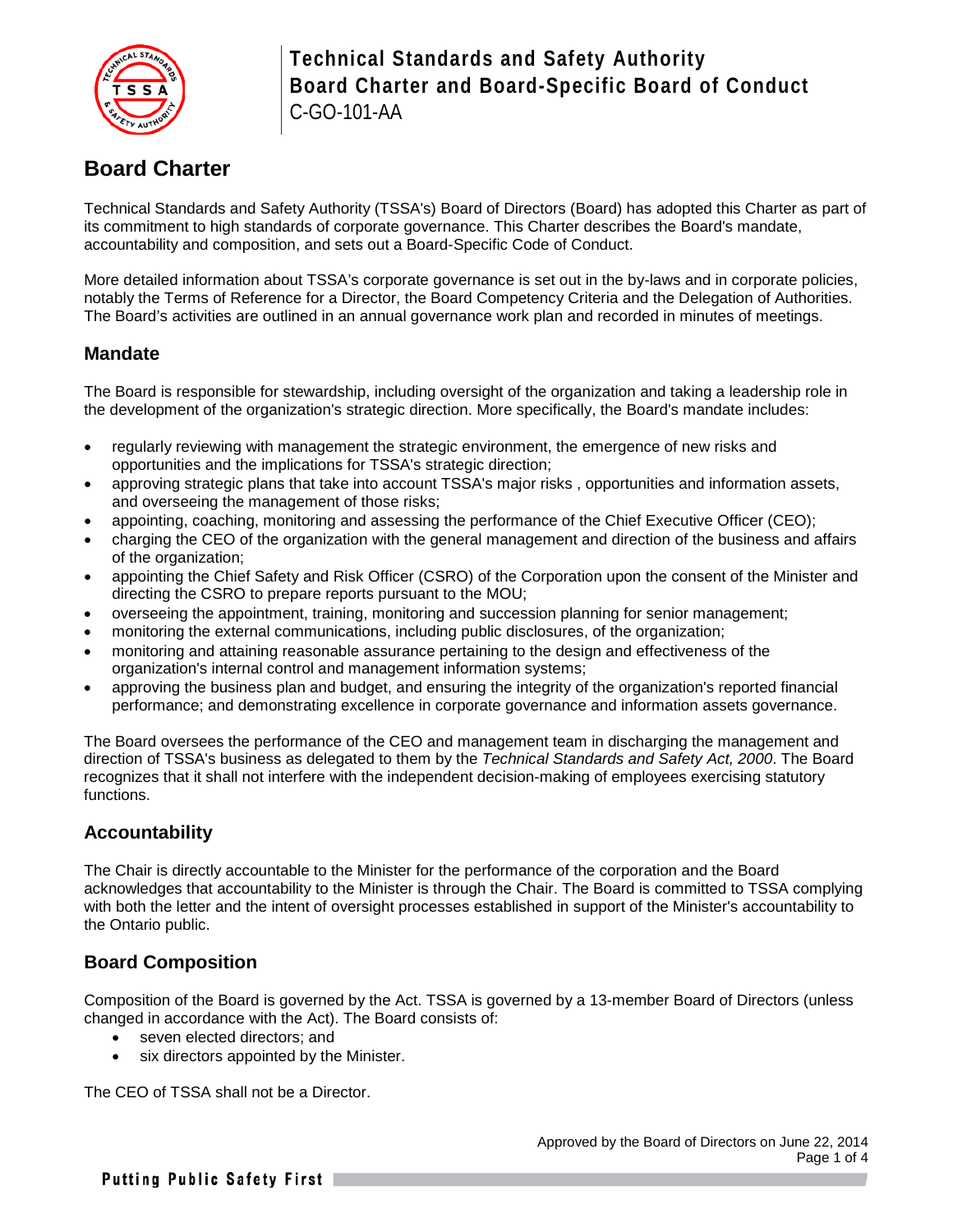

At least three directors shall have work experience from any of the following sectors: amusement devices, boilers and pressure vessels, elevating devices, natural gas, operating engineers, petroleum, propane, ski lifts or upholstered and stuffed articles. At least three elected directors will be not directly related to the sectors identified above.

Except in the case of a director who is appointed as Chair by the Minster, all elected directors may serve a maximum of five consecutive two-year terms, and retire in rotation so that some directors are elected every year. In the case of the director appointed as Chair, the director may serve an additional two-year term.

The Minister and the Board approve Board Competency Criteria and the Governance, Safety and Human Resources Committee (GSHRC) broadly seeks nominations of qualified individuals from a number of sources, including from the Industry and Consumer Advisory Councils. The Board Competency Criteria will be reviewed at least every five years to ensure that it reflects the current needs of the Board. In nominating individuals for election, the GSHRC seeks to ensure that the Board has a mix of skills and experience to provide appropriate leadership and strategic direction to TSSA. In addition, all new directors receive an orientation session prior to attending their first meeting and are supported by an ongoing development program.

All directors participate in Board member evaluations no later than once every two years in accordance with best practices. The review is facilitated by an independent third party under the supervision of the GSHRC and a copy of the review is provided to the Chair. The evaluation determines compliance with this Charter, other Board policies, and the effectiveness of the Board, Board Chair, Committee Chairs and individual directors and is considered in making nominations.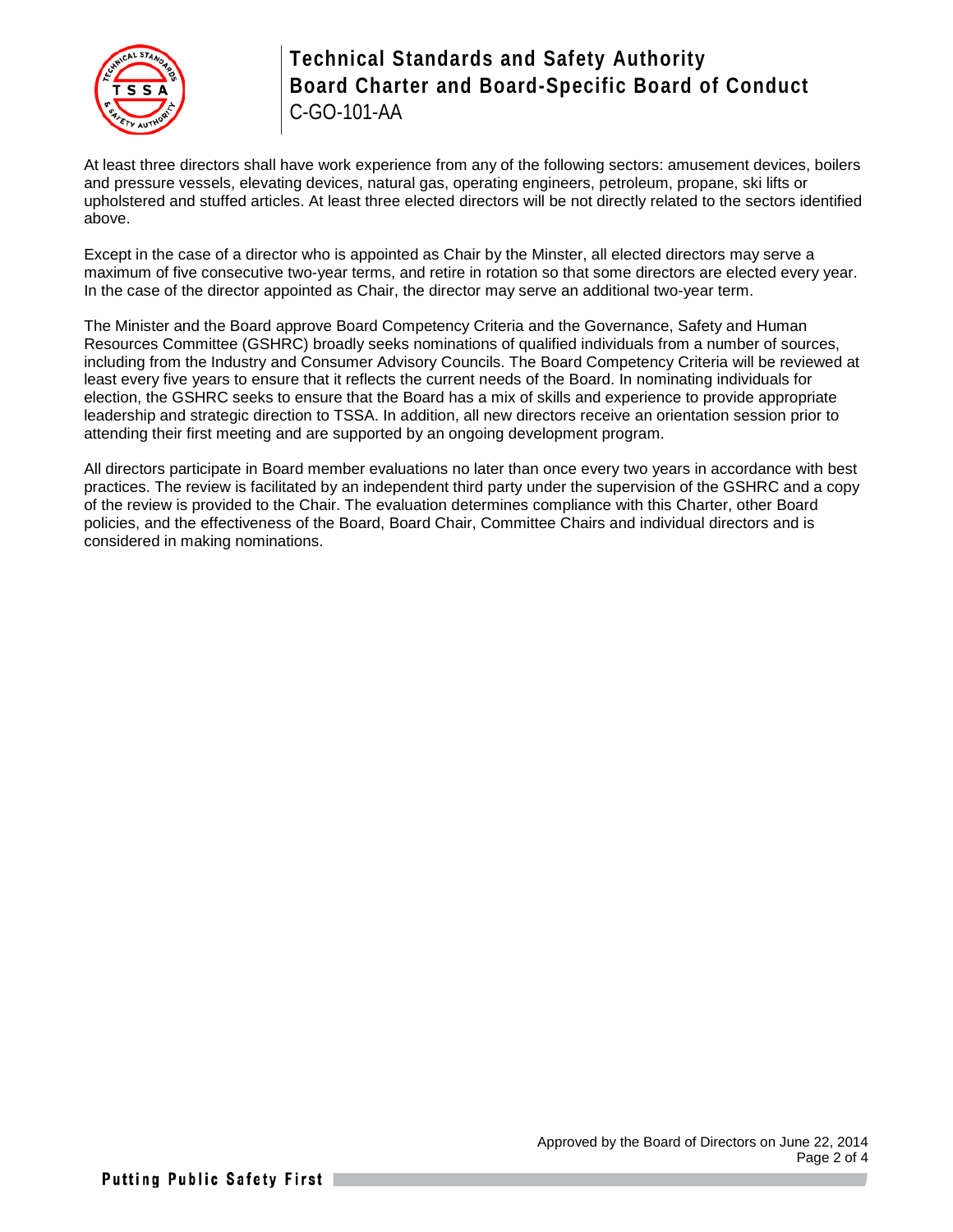

# **Board Specific Code of Conduct**

The purpose of the Board Specific Code of Conduct is to establish a standard of conduct applicable to the Board members of TSSA. This standard of conduct is required for public confidence, to ensure the maintenance of the integrity of TSSA and the promotion of its strategic objectives.

## **Expectations of a Director**

Every director is expected to:

- Diligently fulfil the legal requirements and obligations of a director;
- Comply with this Board Charter;
- enhance public confidence in TSSA's ability to act in the public interest and for long term public good;
- perform their official duties and arrange their private affairs in a manner that will bear the closest public scrutiny;
- devote sufficient time to Board affairs;
- assist TSSA in the achievement of corporate strategic objectives;
- ensure that he or she and the Board as a whole act in the best interests of TSSA rather than in the interests of an individual director or any other interests; and
- monitor his or her continued ability to meet these expectations.

Any director who believes that his or her ability to meet these expectations is at risk, or may appear to be at risk, shall advise the Board Chair and together they will consider whether the director should offer to resign or to take a leave of absence.

The need to take such action may arise in the following circumstances:

- a change in affiliation or employment;
- accepting membership in a TSSA advisory council;
- adopting an adversarial position towards TSSA;
- being appointed a spokesperson for a regulated industry sector;
- being appointed to any other position that creates or appears to create inherently conflicting responsibilities;
- seeking an elected office; and
- being unable to attend meetings consistent with the established standard or participate in Board and committee meeting.

## **Specific Conduct as a Director**

To enable the Board to discharge its collective responsibilities for stewardship, including oversight and strategic leadership, each director shall:

- maintain independence and objectivity;
- conduct himself or herself fairly, ethically and with integrity;
- contribute views based on his or her unique skills and experience;
- bring to the attention of the Board the perspective of a sector (if any) that he or she reflects, while continuing to act in the best interests of TSSA;
- act consistently with TSSA's statutory and contractual obligations related to the organization's delegated responsibilities;
- encourage disclosure of wrongdoing in the workplace (whistleblowing) in the context of ensuring that all TSSA's employees and those of all other individuals acting on behalf of TSSA exhibit TSSA's values;
- exercise authority as a Board member only at meetings of the Board or its committees or as specifically delegated by the Board;
- not step out of their official roles to assist private entities or persons in their dealings with TSSA where this would result in preferential treatment to any person or organization;